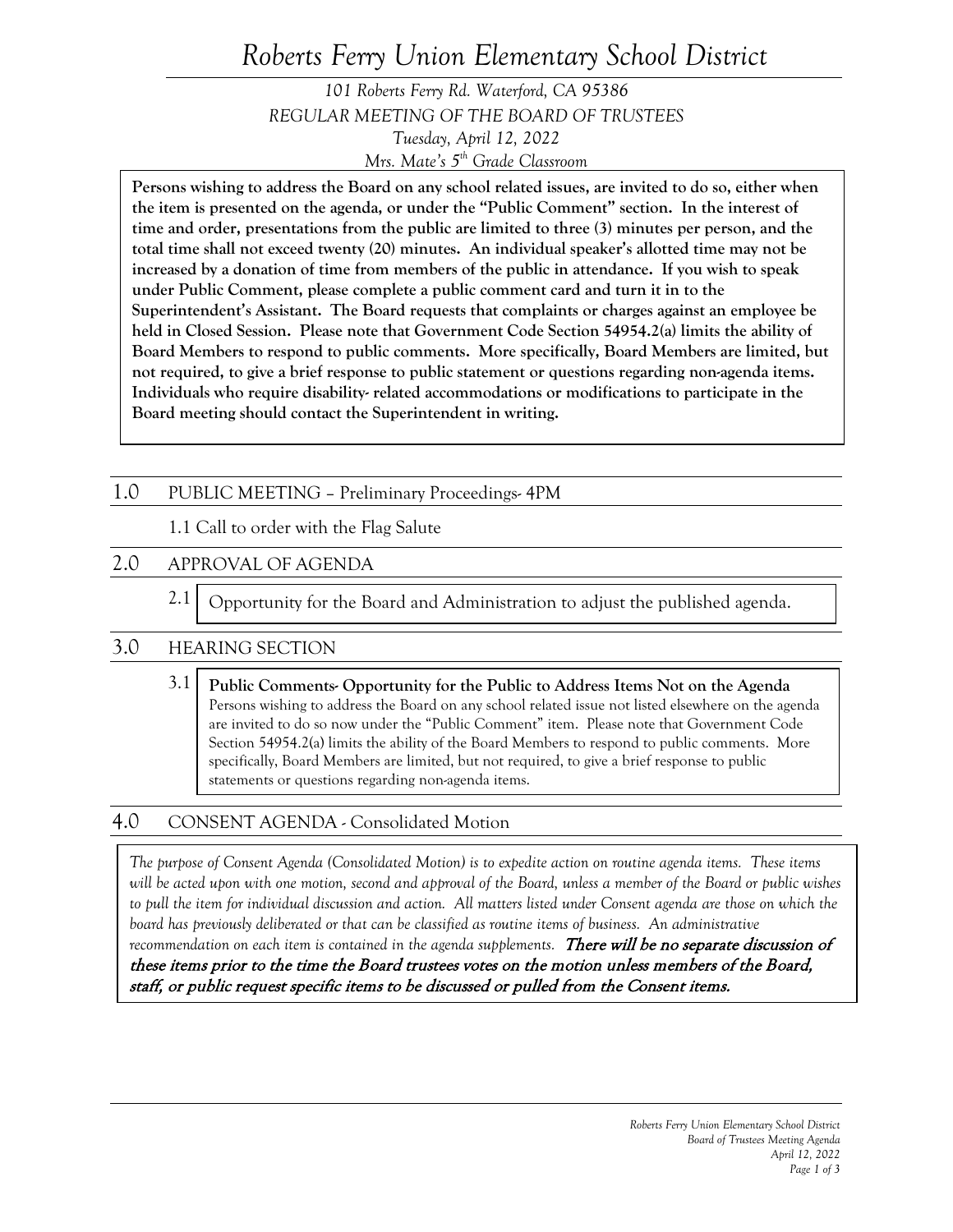4.1 **Approval of Minutes Explanatory Statement: (Policy and Judicial Review) Attachment:** #4.1 **Recommended Action:** Approve, as presented, the minutes of March 8, 2022.

4.2 **Ratification of Bills and Warrants Explanatory Statement: (Finance/Facilities) Attachment:** #4.2 **Recommended Action:** Approve the ratification of warrants from April 12, 2022.

# 5.0 DISCUSSION ITEMS

 5.1 **Tim Huff Explanatory Statement:** The Board will discuss the Architectural Plans for RFSD.

**Attachment:** None. *Public Comment. Board Discussion.*

5.2 **Policy Guide Sheet December 2021 – 1st Read Explanatory Statement: Board Policies**  The board will do the 1<sup>st</sup> Read of the December 2021 Board Policy Updates. This board policy update will come to the board for approval on May 10, 2022. **Attachment:** 5.2 *Public Comment. Board Discussion.*

# 6.0 ACTION ITEMS

 6.1 **Administration, Certificated, Classified and Confidential Employees 3% Salary increase for 2022-2023 School Year.**

**Explanatory Statement:** The Board will discuss the 3% salary increase for 2022-2023 school year.

**Attachment:** #6.1

*Public Comment. Board Discussion.*

**Recommendation:** Approve the 3% salary increase for Administration, Certificated, Classified and Confidential employees for the 2022-2023 School Year.

#### 6.4 Audit Report

Explanatory Statement: This annual audit report is prepared in accordance with Government Auditing Standards and based on laws, regulations, contracts, grant agreements and other matters.

#### **Attachment: 6.4**

*Public Comment. Board Discussion.*

**Recommendation:** Approve the Audit for the Year ended June 30, 2021.